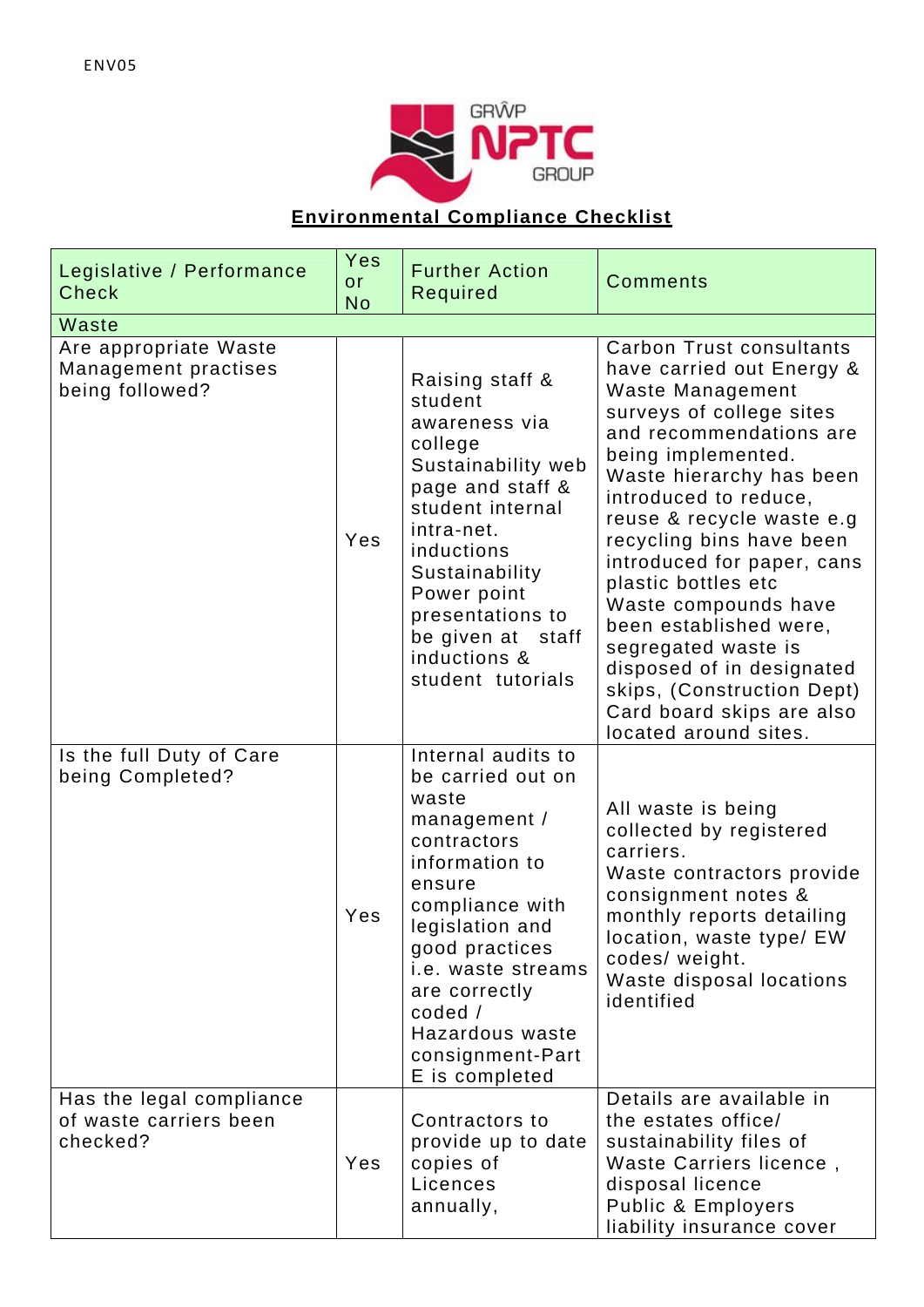| Legislative / Performance<br><b>Check</b>                                                                                   | Yes<br><b>or</b><br><b>No</b> | <b>Further Action</b><br>Required                                                                                   | <b>Comments</b>                                                                                                                                                                                                                                                                                                           |
|-----------------------------------------------------------------------------------------------------------------------------|-------------------------------|---------------------------------------------------------------------------------------------------------------------|---------------------------------------------------------------------------------------------------------------------------------------------------------------------------------------------------------------------------------------------------------------------------------------------------------------------------|
| Waste                                                                                                                       |                               |                                                                                                                     |                                                                                                                                                                                                                                                                                                                           |
| Are waste transfer notes<br>being retained?                                                                                 | Yes                           | Carry out internal<br>audit                                                                                         | Information is retained in<br>Estates admin office - all<br>invoices/consignment/<br>transfer notes are<br>checked and logged for<br>payment then filed.                                                                                                                                                                  |
| Is hazardous waste being<br>disposed of according to<br>legislative rule?                                                   | Yes                           | Carry out regular<br>checks to ensure<br>hazardous waste<br>forms are filled in<br>correctly<br>particularly Part E | All hazardous waste is<br>disposed of in accordance<br>with legislation.<br>Hazardous waste<br>consignment notes are<br>also supplied and<br>information retained in<br>estates.                                                                                                                                          |
| Are all waste streams<br>being segregated<br>effectively?                                                                   | Yes                           | Carry out regular<br>internal audits to<br>review & monitor<br>progress                                             | Signage identifying waste<br>stream is in place<br>alongside designated<br>waste skips. Waste<br>compounds managed by<br>construction technicians<br>have been established.<br>Waste hierarchy has been<br>introduced i.e. recycling<br>containers for paper,<br>plastic bottles & cans are<br>in place and emptied daily |
| Do NPTC Group need to<br>register as a producer of<br>hazardous waste?                                                      | Yes                           | Hazardous waste<br>registration is<br>renewed annually                                                              | Environmental agency<br><b>Hazardous Waste</b><br>Registration - The college<br>has registered 5<br>campuses<br>Neath reg no AAH811<br>Unit 2 reg no AAH813<br>Afan reg no NEK980<br>Maesteg reg no NIV857                                                                                                                |
| Are good housekeeping<br>and recycling measures<br>being followed to prevent<br>waste being needlessly<br>sent to landfill? | Yes                           | Monitor waste<br>production &<br>disposal methods                                                                   | Card board skips, Slim<br>Jim recycling bins are<br>located in all college<br>buildings. Recycle<br>company collects cans,<br>plastic bottles & office<br>paper waste weekly.<br>Waste cooking oil is<br>collected and used to<br>create bio diesel.                                                                      |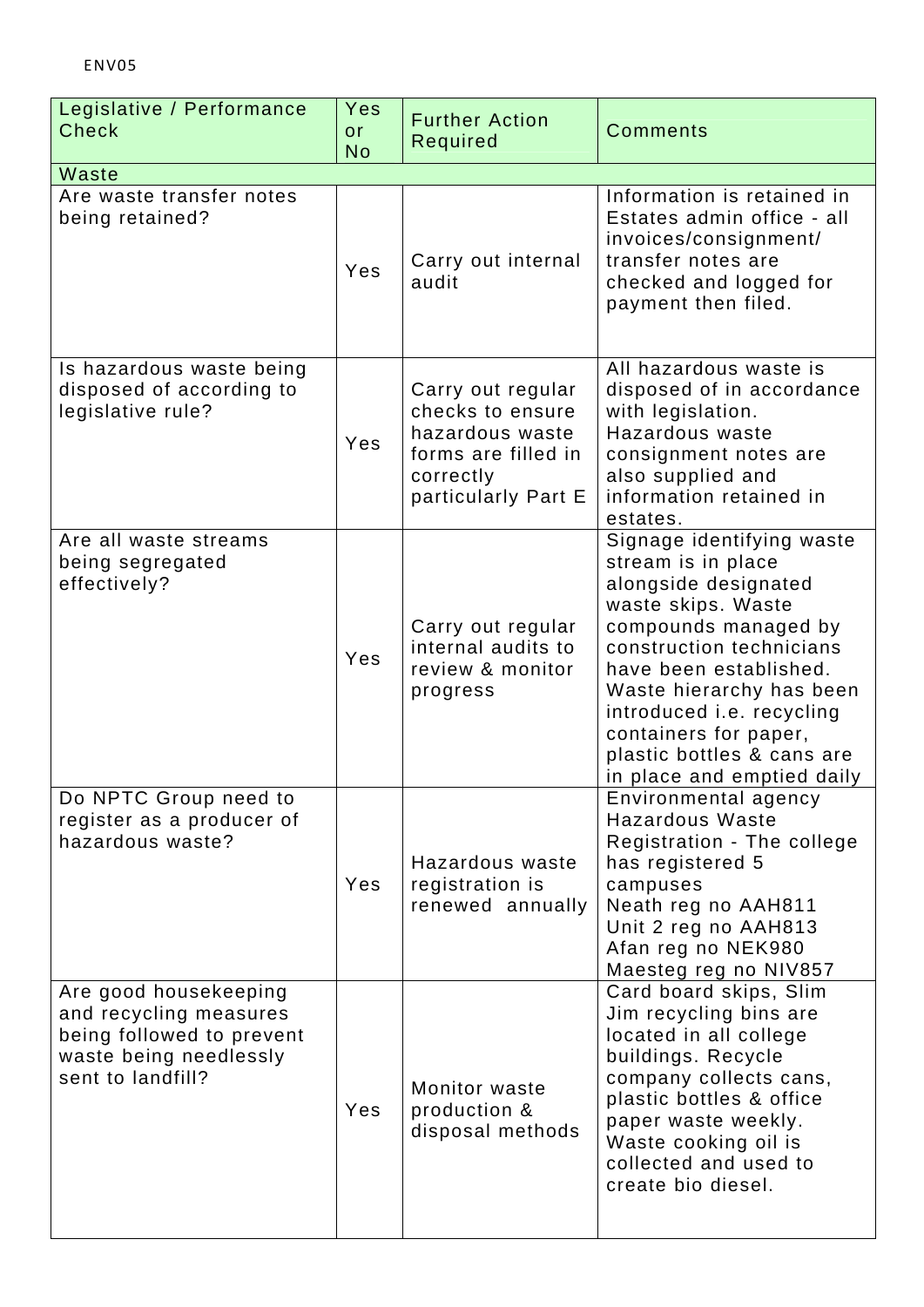| Water                                               |           |                                        |                                                      |
|-----------------------------------------------------|-----------|----------------------------------------|------------------------------------------------------|
| Are only authorised                                 | no        | N/A                                    |                                                      |
| discharges to surface<br>water or controlled waters |           |                                        |                                                      |
| being made?                                         |           |                                        |                                                      |
| Are good housekeeping                               | Yes       | Were possible                          | <b>Automatic Meter</b>                               |
| procedures being followed                           |           | replace defective                      | Monitoring in place &                                |
| to avoid unnecessary                                |           | taps with sensor/                      | consumption reports can                              |
| consumption of water?                               |           | percussion taps.<br>Monitor water      | be generated PIR water<br>flushing sensors to male   |
|                                                     |           | consumption.                           | urinals. Toilet cisterns                             |
|                                                     |           |                                        | have Dual or reduced                                 |
|                                                     |           |                                        | flushing capacity. Some                              |
|                                                     |           |                                        | sites have grey water                                |
|                                                     |           |                                        | harvesting systems.<br>sensor spray taps fitted to   |
|                                                     |           |                                        | new building.                                        |
| <b>Air Emissions</b>                                |           |                                        |                                                      |
| Is there any waste being<br>burnt on site?          | No        | Not applicable                         | Not applicable                                       |
| Has all equipment been                              | <b>No</b> | Not applicable                         | Not applicable                                       |
| checked to ensure there                             |           |                                        |                                                      |
| are no unnecessary                                  |           |                                        |                                                      |
| emissions to air?                                   |           |                                        |                                                      |
| Contamination                                       |           |                                        |                                                      |
| Are all chemical<br>substances and fuel being       | Yes       | <b>Review pollution</b><br>control and | Chemical substances are<br>stored in well ventilated |
| stored appropriately?                               |           | spillage kit                           | lockable rooms.                                      |
|                                                     |           | requirements                           |                                                      |
| Is all pollution control                            | <b>No</b> | Ensure adequate                        | This issue is being                                  |
| equipment working                                   |           | bunding is                             | addressed; Bunding/drip                              |
| effectively? eg Bunding                             |           | available.                             | trays are manufactured/<br>purchased.                |
| Are spill kits present and                          |           | Supply spillage                        | Partially achieved-spillage                          |
| accessible?                                         |           | kits appropriate                       | kits are available in some                           |
|                                                     |           | for the activity                       | areas                                                |
| Are all hazardous or                                | Yes       | Check that                             | Copies of hazardous                                  |
| contaminated materials<br>being disposed of         |           | hazardous waste<br>is disposed of in   | waste consignment notes<br>are kept in estates and   |
| correctly?                                          |           | accordance with                        | available for inspection                             |
|                                                     |           | legislation                            |                                                      |
| Is there any evidence of<br>past unreported spills? | <b>No</b> |                                        |                                                      |
| Are all necessary                                   |           | Raise student                          | Lecturers / technicians                              |
| employees aware and                                 |           | awareness                              | are aware of procedures.                             |
| knowledgeable of spill<br>procedures?               |           |                                        |                                                      |
| Are all chemicals being                             | Yes       | <b>Review COSHH</b>                    | Up to date COSHH data                                |
| stored and handled in                               |           | data annually                          | sheets available                                     |
| accordance with the                                 |           |                                        |                                                      |
| product data sheets and/or                          |           |                                        |                                                      |
| guidance information?                               |           |                                        |                                                      |